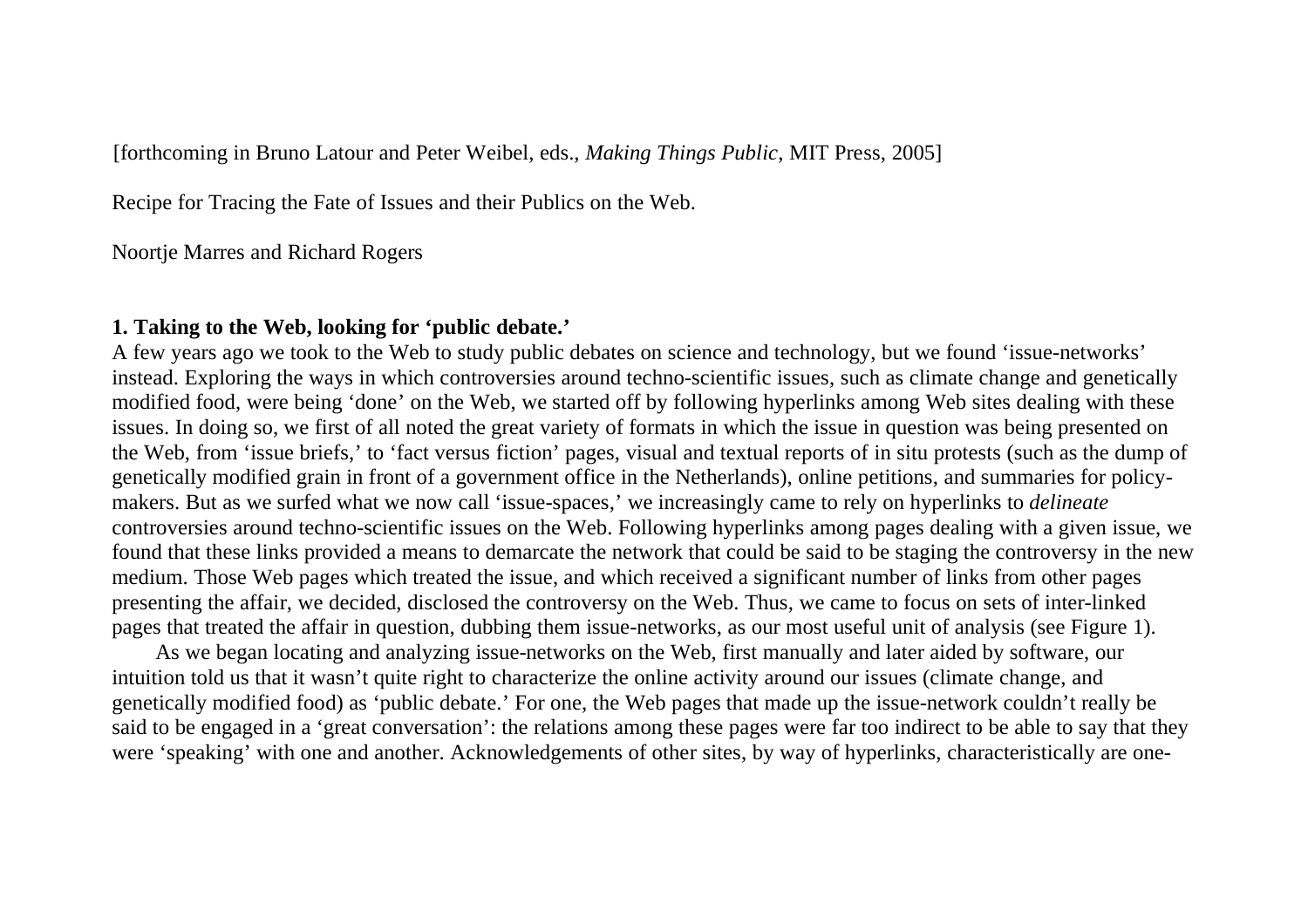

Figure 1. Climate Change Mother Map, Spring 1998. Map by Govcom.org.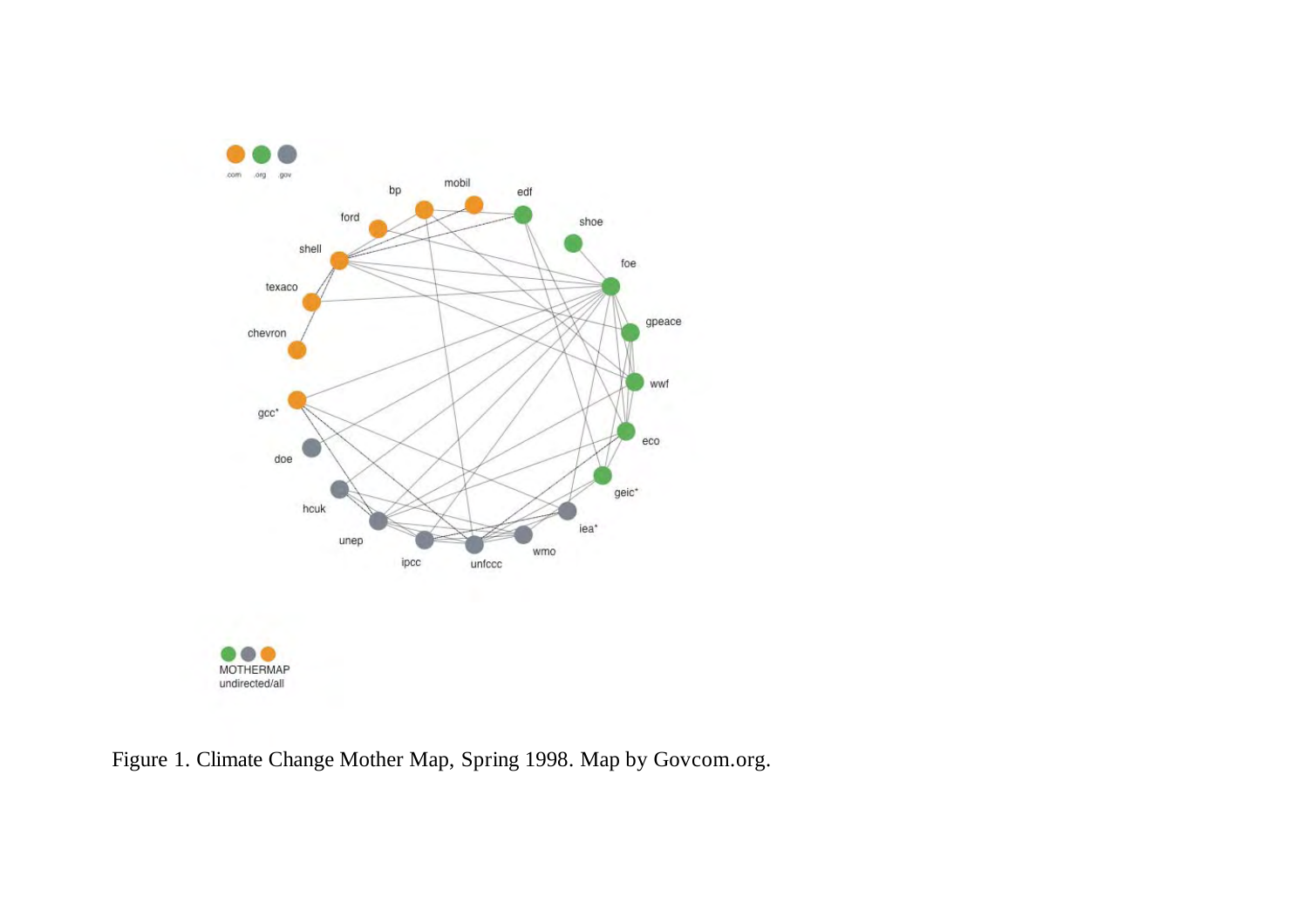way recognitions, whereby the sender of the link 'frames' the site of the receiver, as it presents the link under a particular heading, or as part of an overview of the issue, news item, protest report, or a review of a policy-event. Moreover, instead talking to each other, the pages in the network were rather defining the issue in question in ways that built from, and countered, issue-definitions presented on other pages in the network. That is also to say, these pages weren't exactly presenting 'points of view' on the matter at hand, as happens in a debate: first and foremost, they presented the issue, what is was about, and what should be done about it. Thus, we felt it necessary to acknowledge that we were looking not so much at public debates, but at a different set of practices, that of 'issues being done in networks,' by a variety of techniques, ranging from the action campaign to the release of policy documents, et cetera. So perhaps it shouldn't have surprised us that, when we finally looked up the term 'issue-network' in the scientific literature, it turned out that this notion was originally developed to describe, not the democratic practice of public debate, but new forms of *lobbyism*.

# **2. The questionable origins of the 'issue-network.'**

The term 'issue-network,' we learned, came to prominence in the context of the now classic 1970s critique of nongovernmental organizations (NGOs). The notion was employed in its day, in order to question the extent to which Washington, DC 'policy circles' - think tanks, scientists and activists as well as non-governmental organizations (working and networking on the same issue) - were increasingly constraining legislative outcomes. The American political scientist Hugh Heclo coined the "issue network" in 1978, in a scholarly publication by the conservative American Enterprise Institute. Its purpose, Heclo stated in his seminal article, was to facilitate the analysis and evaluation of a recent development (taking place under the democrat President Carter) that Heclo characterized as 'the broadening of organizational participation in policy-making.' More specifically, Heclo observed that, in Washington government circles, increasingly 'issue-activists,' 'issue-experts' and 'issue-watchers' were forming 'loose alliances' in which they came to 'define public affairs by sharing information about them.' Thus, Heclo's critique did not just foreground the presence and

<sup>&</sup>lt;sup>1</sup> Hugh Heclo, "Issue networks and the Executive Establishment," in American Enterprise Institute, ed., *The New American Political System*, Washington, D.C., 1978, pp. 87– 124.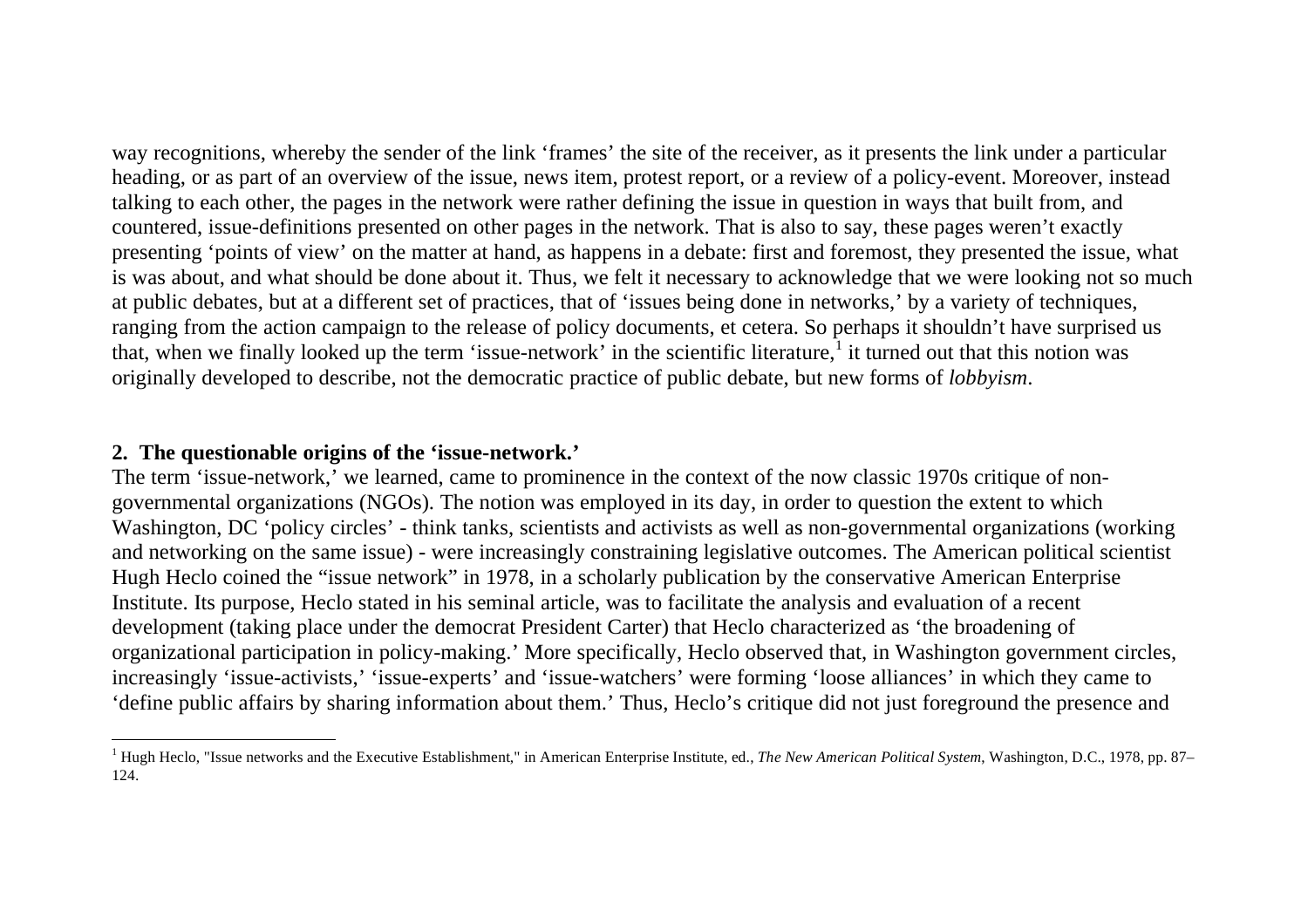influence of 'policy pressure groups' but of 'webs of them'. Indeed, Heclo was the first to apply the notion of network in the field of politics.<sup>2</sup> The main problematic he highlighted was the rather classic one of the undermining of the representative system of government. However, the threat accordingly to him did not so much derive from the 'influence' of lobbyists on the voting-behavior of politicians and decision-making by officials. The problem was rather that *the "issue-people" got to define political affairs,* well before government officials, politicians and the general public became involved. Besides this, the critique of the 'issue network' was also caught up in the more general modernist problem, according to which a reliance upon social networks, on ties of kinship, and the informal, should not be made triumphant over formal political relations, and the properly bureaucratic.<sup>3</sup>

A Heclo-ian critique of issue-networking continues to find expression today in both highly politicized as well as more scholarly discussions about NGO influence on, and involvement in, decision-making and policy-making. These days, the American Enterprise Institute maintains the Web site www.ngowatch.org which provides detailed information on American progressive NGO's, from their address to a listing of initiatives, leadership structure and annual revenue. Its stated purpose is to "bring clarity and accountability to the burgeoning world of NGO's."4 Commenting on this project, the spokesperson for social movements against corporate globalization, Noami Klein, scandalizes the critique of well-meaning NGOs that this sites makes. She quotes the site's claim that "the extraordinary growth of advocacy NGOs in liberal democracies has the potential to undermine the sovereignty of constitutional democracies," and asks since when the idea of "citizens getting together to try and influence their government" is considered a sinister idea. She wonders whether the critique of NGO's that the site makes, does not rather apply to the conservative think tank itself, observing that "as for influence, few peddle it like the AEI."<sup>5</sup>

Also in Europe, such criticisms of the lack of legitimacy of NGOs return time and again in both popular and scholarly debates. The Prime Minister of the United Kingdom employed the language of 'democratic illegitimacy' when asked about protest groups at the Genoa G8 Summit in 2001, pointing out to the assembled press at the Genoa airport that 'the British

<sup>2</sup> Wayne Parsons, *Public Policy*, Edward Elgar, Cheltenham, 1997, p. 77 3 Paul du Gay, *In Praise of Bureaucracy*, Sage, London, 2000. 4 http://www.ngowatch.org/info.htm

<sup>5</sup> Naomi Klein, "Bush to NGOs: Watch your mouths," *Globe and Mail*, June 20, 2003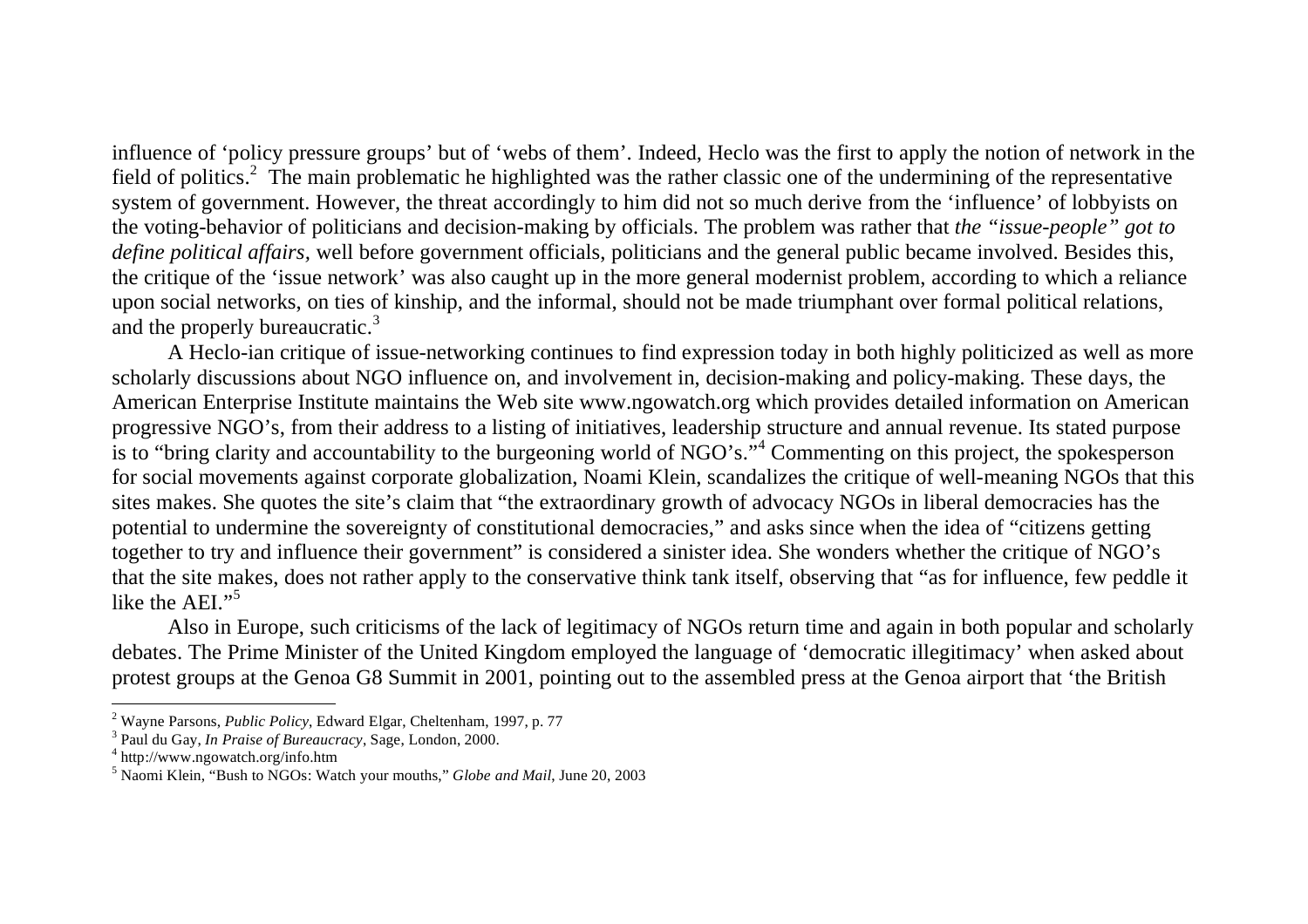people are back home'. In Dutch discussions about the role of environmental organizations in public debates, the discursive and debating 'styles' of NGO's have been widely questioned. As part of these discussions, spectacular actions (banner hangings and digital witnessing of baby seal bludgeoning), overblown claims (Greenpeace's Brent Spar oil calculation mistake), tactically 'going to the press,' and the departure from formal settings to 'counter-settings' (as when Dutch NGO's working on the issue of food safety left the Dutch governmental debate and set up a counter debate) - these have been highlighted as 'out of order.'<sup>6</sup>

The issue-network critique of the 1970s, and contemporary criticisms of NGOs, can be said to revolve around three claims: issue-based groupings fail to represent the public, they are unaccountable to the public, and perhaps most seriously, they undermine established arrangements for public participation in politics. From the very beginning, issue-networks not only have been defined in opposition to the public, they also have been criticized for attempting to take the place of the public. Not only do these networks exert influence on decision-making and policy-making in the absence of the *restraint* brought about by how things are done publicly and properly. They also actually undermine the possibility for public involvement in politics, by introducing opacity, complexity and ready-made issue-definitions into the political process. Now of course these claims themselves can be subjected to critical scrutiny. Among others, we can question the allegations of opacity and informality, which are ascribed to the relations among NGO's and between NGOs and government, and have been made of their issue-making practices. For one, these days NGO participation in decision-making and policy-making is increasingly being codified, as accreditation mechanisms have put in place by (inter-)governmental organizations. Also, the practices of NGO's are increasingly being public-ized, for instance on the World Wide Web. In that respect, they have become legible to a degree, a point we'll return to below. But perhaps most importantly, we may question the implicit or not so implicit assumptions on which the critique of issue-networks relies, about what constitutes proper public involvement in politics.

<sup>6</sup> Rein de Wilde, Niki Vermeulen, Mirko Reithler, *Bezeten van Genen, Een essay over de innovatieoorlog rondom genetisch gemodificeerd voedsel*, (*Possessed by Genes, An Essay on the Innovation War around Genetically Modified Food*), Wetenschappelijke Raad voor het Regeringsbeleid, Voorstudies en Achtergronden, SDU Uitgevers, Den Haag, 2003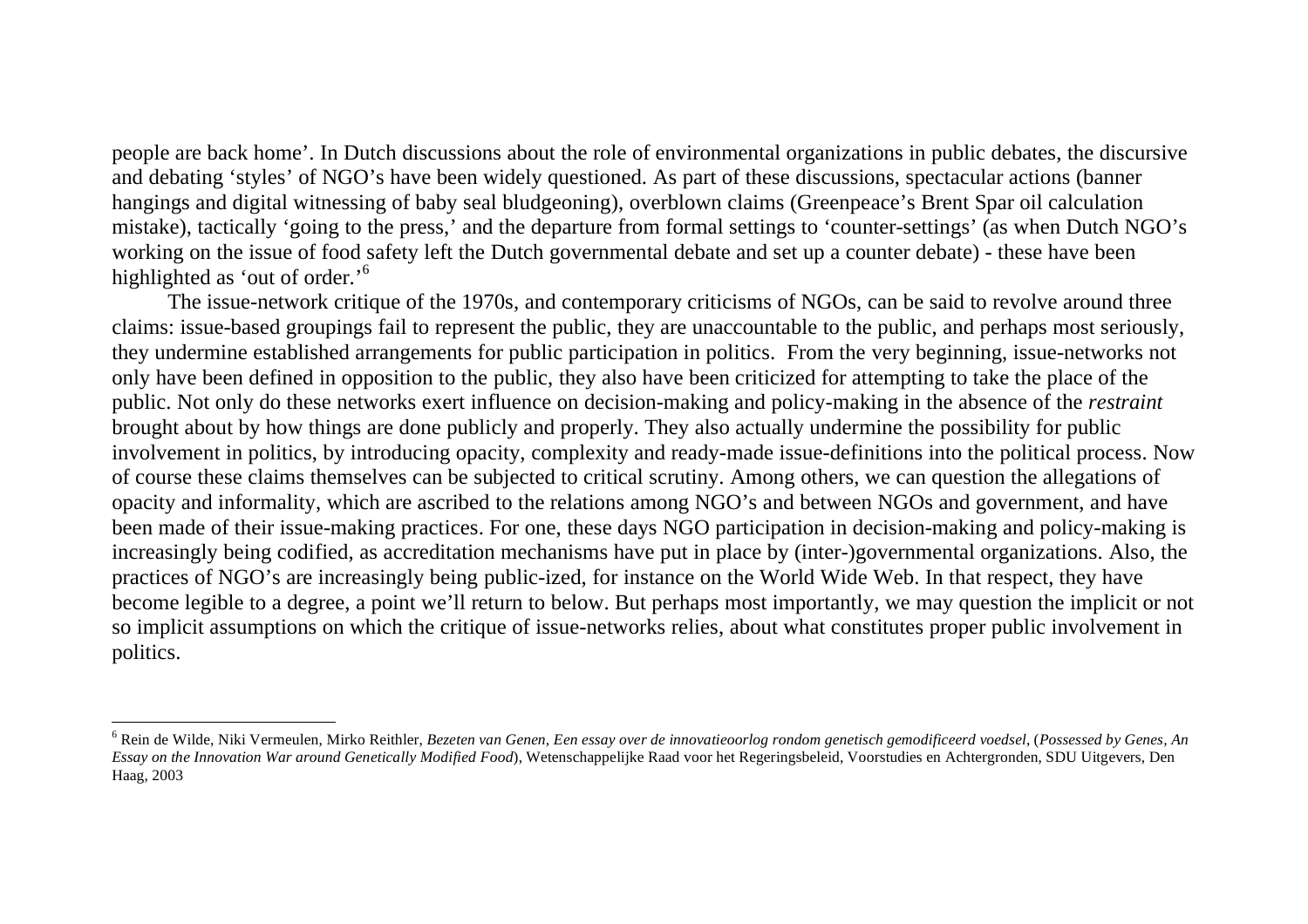The Heclo-ian critique of issue-networks suggests that such public involvement can be fully accounted for in terms of mechanisms for legitimacy and accountability (such as elections and objective reporting by the press). In discrediting the involvement of unelected and unappointed agents in the definition of the issues of politics and the formulation of policy, the critique assumes that public involvement in politics can happen without it. In doing so, we want to highlight here, the issuenetwork critique leaves out of account that issues do play a key role in getting publics involved and interested in politics.<sup>7</sup> Thus we say, something else is required besides mechanisms of legitimacy and accountability for publics to participate in politics: issues. Here we would like to address this aspect of public involvement in politics: the possibility that publics are at least in part organized by issues, and indeed, by issue-networks. This is the possibility we would like to explore in our research on issue-networks on the Web. Thus we ask, can the Web tell us whether and how publics are organized by issuenetworks over the course of an issue's "life"? And what bearings, if at all, do these publics organized by issue-networks have, at particularly crucial junctures, on the fate of the issue?

In taking up these questions, we recognize at the outset that not all issues organize publics. But most publics, it seems to us, do care about issues. Similarly, we acknowledge that accusations directed at NGOs of a lack of legitimacy and accountability may or may not be justified. But, again, that does not mean that public involvement in politics can be accounted for solely in terms of mechanisms of legitimacy and accountability. Research on issue-networks on the Web provides a means to explore the role issues may play in getting 'the public' involved in politics. As such, it may be of help in addressing some of the shortcomings of our understanding of what counts as 'proper' public involvement in politics, and what it requires.

#### **3. With the aid of Issue Crawler…**

In taking to the Web to see whether and how issue-networks organize publics, we make use of a particular piece of software, Issue Crawler. This is a Web-based tool that was explicitly designed to perform the location of issue-networks.

<sup>7</sup> The fate of issues in terms of how they come to be addressed in the architecture of public space is treated in Maarten Hajer and Arnold Reijndorp, *In Search of the New Public Domain*, NAi Publishers, Rotterdam, 2001.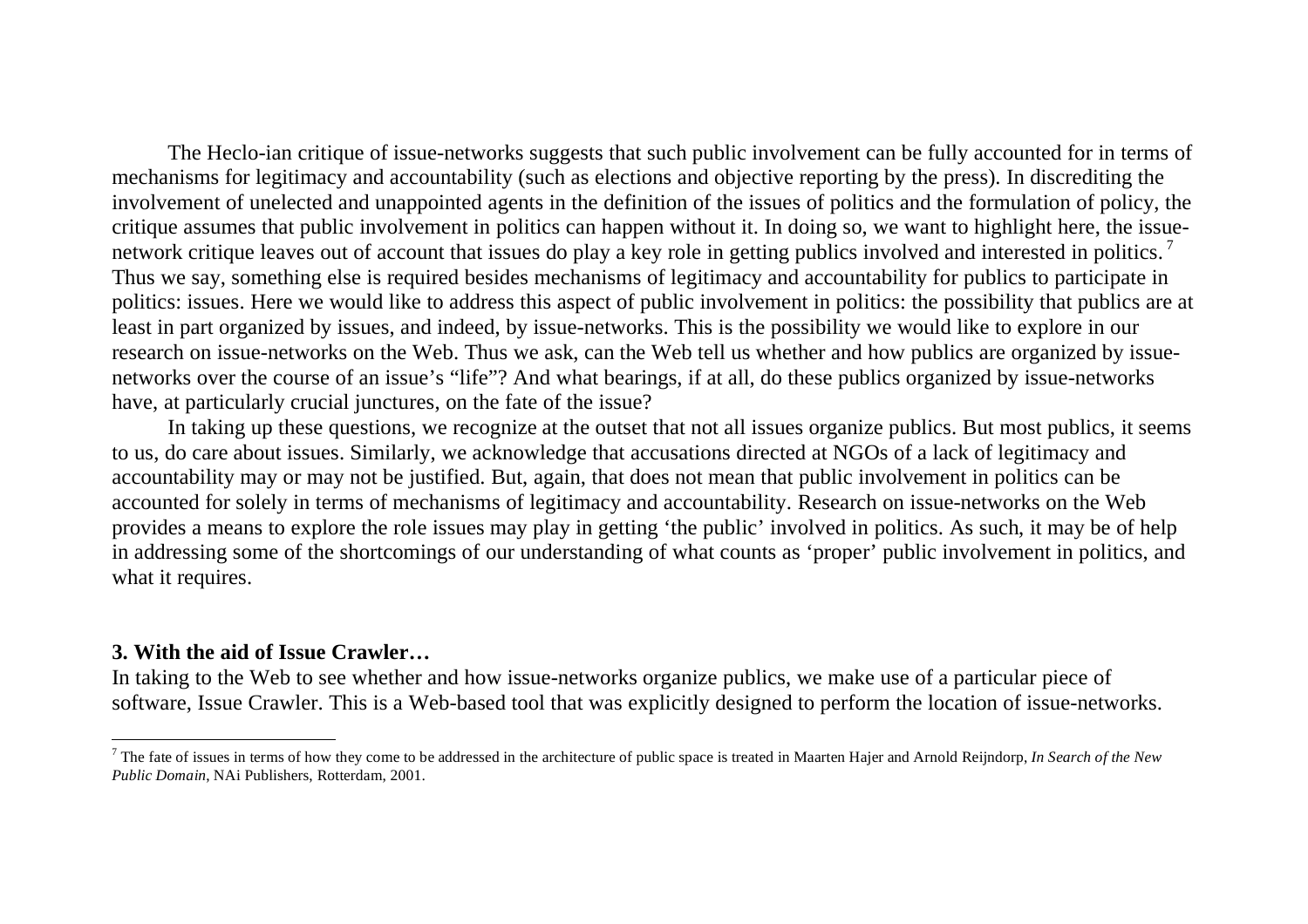Issue Crawler begins by following hyperlinks from a set of starting points, Web pages provided by the user. It captures the outlinks from these pages, and keeps and analyzes the outlinks that two or more or the starting points have in common. Repeating the process several times, the results from each 'co-link analysis' provide the starting points for the next iteration. The choice of starting points is covered elsewhere.<sup>8</sup> But where the point is to locate an issue-network, the best starting points generally speaking are specific pages (link lists, preferably) that broadly disclose the substantive parties to the issue. If these starting points indeed disclose further Web pages that deal with the issue in question, and if these pages are sufficiently interlinked, then Issue Crawler can be expected to find an issue-network. In other cases, the crawler may find social networks or, in the "worst" case, no network at all. We call a social network a set of pages that acknowledge each other by way of hyperlinks, and which may have several things in common, such as geographical location, funding, political leaning, or the events in which they participate, et cetera, but not an issue. When our co-link machine finds no network at all, one may give it a second try, with a different set of starting points. But if there is no network according to crawler, this may also mean that the issue under scrutiny is not an issue, at least not according to the Web. In that case, Web pages dealing with the issue are not acknowledging one and another by way of hyperlinks, and may also in other ways fail to engage in collective practices of issue formation, on the Web.

 This brief discussion of the workings of Issue Crawler makes clear that this tool principally relies, for the location of issue-networks, on the presence of hyperlinks among Web pages that deal with the issue. Now it is certainly not the case that the presence of such links can be taken as a sufficient indication that issue-networking activity is indeed going on, in the sense attributed to it by Hugh Heclo. Nor can the absence of an issue-network on the Web be taken as a sufficient indication for a lack of networking around the issue in general. As we sketched, Heclo defines issue-networking as the formation of loose alliances among issue-activists, issue-experts, and issue-watchers, who define issues by sharing information about them. It is obvious that many other techniques, besides exchanging hyperlinks on the Web, are available for doing so. To give one example, in an interview one of us did with the Webmaster of the Dutch-British oil company Shell, Simon May, he confirmed that Shell frequently consults with Greenpeace. However, Greenpeace on its Web site

 $^8$  http://www.govcom.org/crawler\_software.html See also: Richard Rogers and Andrés Zelman, "Surfing for Knowledge in the Information Society," in Greg Elmer, ed., *Critical Perspectives on the Internet*, Rowman & Littlefield, Lanham, MD, 2002, pp. 63-86. see also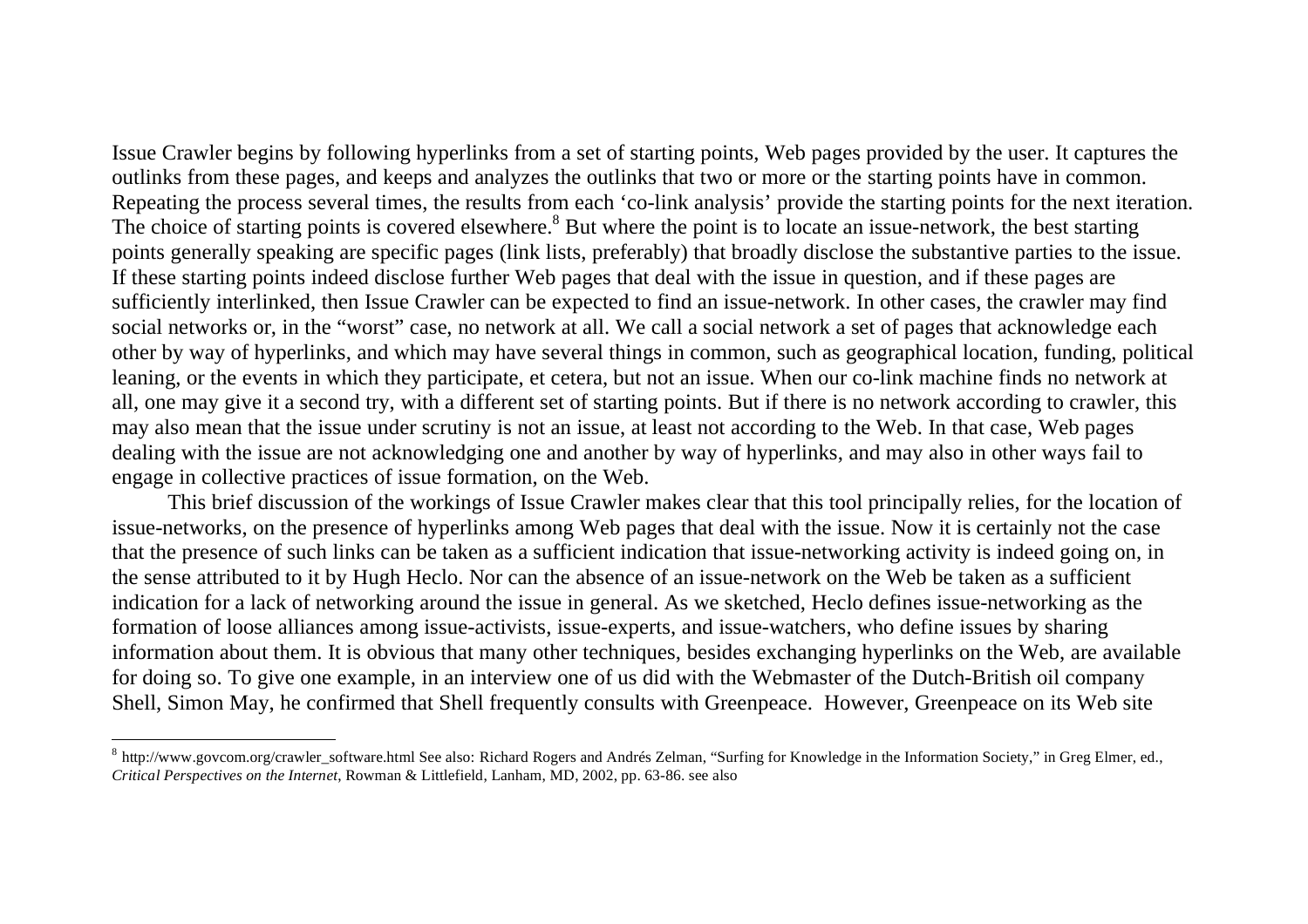does not acknowledge Shell by way of a hyperlink (even if Shell does link to Greenpeace). In this respect, we can say that hyperlinks among sites dealing with a common issue may disclose an issue-network, but a network located by way of hyperlinks does not reveal all the issue-networking practices that may be going on, on and off the Web.

However, the fact that hyperlinks provide an extremely partial perspective on issue-networking can also be seen as a key advantage, in as far we are interested in the ways in which issue-networks may organize *a public* for a given issue. The networks located on the Web by way of hyperlinks, disclose a particular type of issue-network: a network that is in the business of public-izing the issue. The Web after all is a generally accessible medium, where organizations and individuals direct themselves at a potentially very broad audience. (Having said this, it is of course not so surprising that we find in the issue-networks that we locate on the Web an occasion to criticize Heclo for characterizing the issue-network as an a-public or anti-public entity.) Thus we say that the sets of interlinking Web pages treating a common issue, that we locate on the Web, provide a particular trace of a particular mode of issue-networking: a generally accessible informational trace of a network in the business of public-izing the issue, as well as the networks that have adopted it.

### **4. Recipes for tracing the fate of issues, and their publics?**

For the purposes of our research on issue-networks on the Web, we rely on this provisional definition of issue-network: a heterogenuous set of entities (organisations, individuals, documents, slogans, imagery) that have configured into a hyperlink-network around a common problematic, summed up in a key-word (such as climate change — but below we'll also discuss other examples such as the issues of the Ferghana Valley in Central Asia, and the Narmada dams in Northern India). Once such an issue-network has been located on the Web, with the aid of Issue Crawler, the network may provide clues as to the state of the issue, and the state of its public. When it comes to the state of the issue, one may begin by querying the network looking for indications on these three counts: the 'heat' of the issue, the life expectancy of the issue, and indeed, its fate. With respect to 'heat', one can ask, is the network active or passive? That is, are the pages fresh or stale? How frequently are they updated? If the pages in the network are old, the issue may already have been addressed, or, in a far more tragic case, the issue may have been deserted by the actors who previously had adopted it. As concerns life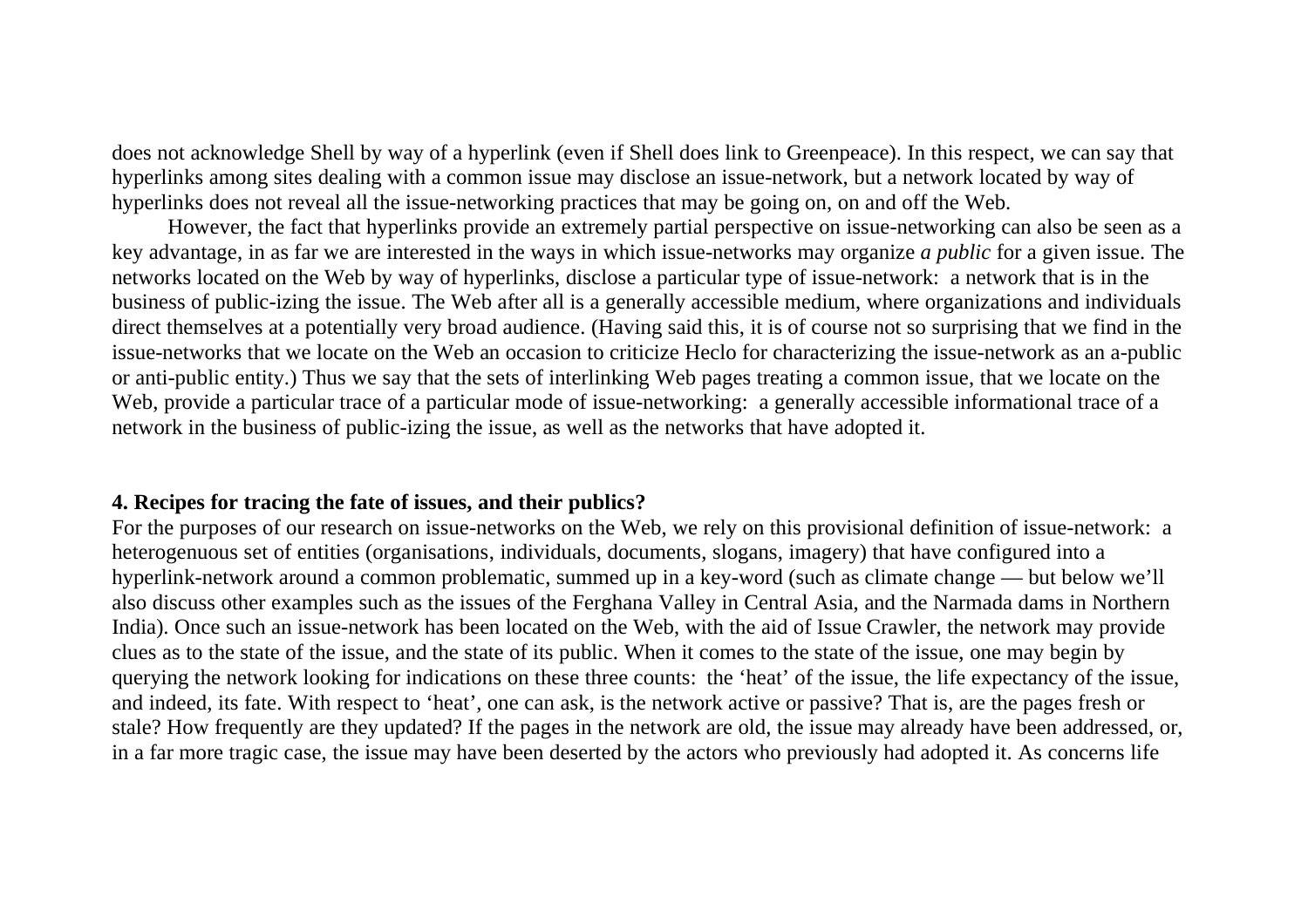expectancy, a key question is, are more actors attaching itself to the issue, or are actors detaching themselves from it? Are more documents, slogans, and imagery being released to the network, or fewer? Lastly, when it comes to the issue's fate, one may ask, has the network identified an address for the issue, an institution or collective that may take care of it, such as the UN, consumers, or the Dutch government? And if this is the case, has the addressee taken up the issue, or is the issue being denied address?

When it comes to the public-ness of the issue, we mentioned previously that the presence of an issue-network on the Web can be seen as indicative of a public-zing tendency of the network. Attempting to reverse engineer the genealogy of issue-networks that we located on the Web, we have often speculated on the type of issue-making events that take place in other (media-) spaces than the Web, such as boardrooms, protest events and email-networks. The move onto the Web of issue-networks may perhaps be understood as a 'going public' of networks that have been busy organizing in these other media-spaces. However, the presence of issue-networks on the Web does not necessarily mean that these networks are indeed organizing a public for the issue. How to determine whether this is the case?

In previous work, we have proposed that research on issue-networks on the Web may complicate and enrich our understanding of how more 'classical publics' come about: a TV-public, an election-public, or a protest-public. In one particular instance, we compared news media reports of a specific street protest event, a demonstration by French farmers in Milau, France, in 2001, with the ways the protest was presented on the Web. We found that what looked like "a bunch of angry farmers and protest tourists" to Dutch newspaper journalists present on the scene, took on a very different guise when we approached it via the Web. There we found a network of highly coordinated groups – organizing, info-sharing and doing issue-work on the Internet.<sup>9</sup> The issue-network on the Web presented the protest as part of a larger campaign against the U.S. ban on the import of French Roquefort cheese, and the pressure that the World Trade Organization exerted on the French government to relax its protectionist agricultural policies. In this respect, issue-networks on the Web may disclose the work of articulation and organization — the formatting of issues, the mobilization of actors, and the preparation of events — that enables and/or announces a public's eventual 'coming out' (whether it is on TV, during election time, or at a

<sup>9</sup> Richard Rogers and Noortje Marres, "French scandals on the Web, and on the streets: A small experiment in stretching the limits of reported reality," *Asian Journal of Social Science*, 30, 2, 2002, pp. 339-353.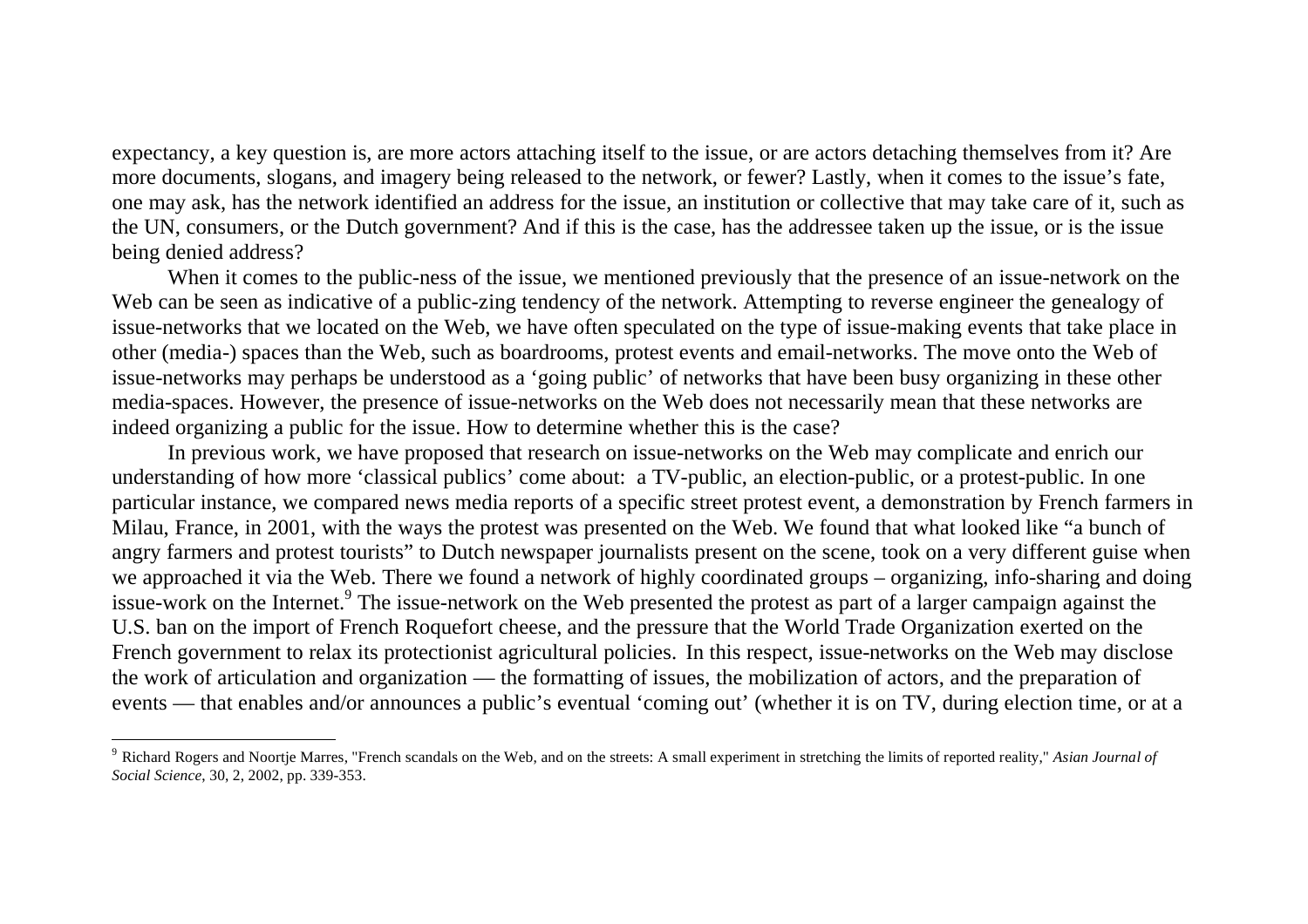protest event, et cetera). However, in the case study of the Milau farmers protest, the presence of a public in the streets provided a starting point for tracing the issue-network which could be said to have organized this public, on the Web. But how to determine on the basis of the issue-network present on the Web, whether it has organized a public, or may do so in the future?

Looking for a way to conceptualize publics organized by networks, one of us turned to the work of the American philosopher, John Dewey. As others have also noted, his concept of 'the public' is particularly relevant in the context of the Internet.10 In his one and only work on political philosophy, *The Public and Its Problems* (1927), John Dewey defined the public as a set of actors jointly affected by a problem, for which no existing institution or community is currently providing a settlement. In these cases, Dewey proposed, affected actors organize into a public, so as to assure that the problem is addressed.<sup>11</sup> Drawing from Dewey, we may approach issue-networks on the Web, as disclosing such an assemblage of actors jointly implicated in an issue that no instance is effectively taking care of. We then say that issue-networking, as we can follow it on the Web, can be approached as a way for affected actors to get organized around an issue, and vice versa, for actors to organize the issue, so as to assure its settlement. As a way of finding out whether and how issue-networks may organize publics, we may thus start by posing these type of questions. Does the issue-network provide a means for actors to get involved in defining the issue by which they are affected? Do the issue-definitions provided by the network help to articulate the problems in which actors are implicated? And lastly, in which ways may the involvement of affected actors and the articulation of the issue by the issue-network, contribute to the issue's settlement?

# **4. Following the (dis-)organization of publics on the Web.**

With respect to the involvement of affected actors in the issue-network, we wish to foreground here the constraints on bringing this about, as they can be gleaned from the Web. In many of the issue-networks we have located on the Web,

<sup>&</sup>lt;sup>10</sup> Stephen Coleman and John Gotze, *Bowling Together: Online Public Engagement in Policy Deliberation*, Hansard Society, London, 2001, pp. 5-7

<sup>&</sup>lt;sup>11</sup> John Dewey, *The Public and Its Problems*, Swallow Press, Ohio University Press, Athens, 1991 (1927) For a discussion of Dewey's concept of the public, see the piece by Noortje Marres elsewhere in this book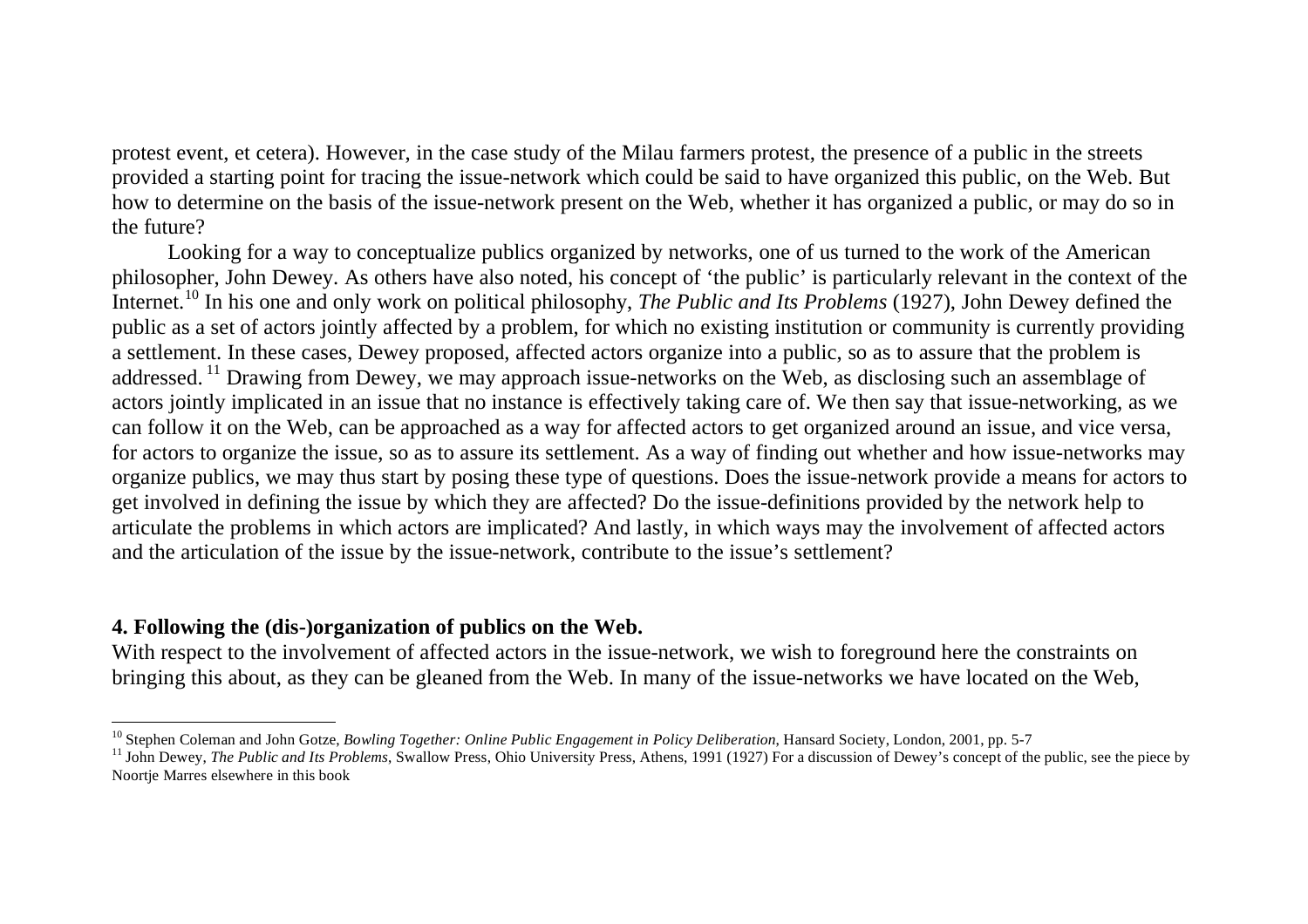namely, the actors that are part of the issue-network, and those that are affected by the issue in question do not coincide. The nodes of issue-networks on the Web - URLs that have been identified by Issue Crawler - we call 'carriers of the issue'. The parties affected by the affair in question, as identified by the issue-network, we refer to as the issue's subjects. We found a particularly clear case of divergence between the issue's carriers and its subjects, in our research on networks on the Web thematizing the issues of the Ferghana Valley, a region in Central Asia, which lies on the borders between Kyrgyzstan, Uzbekistan and Tajikistan. With the help of people familiar with the Central Asian issue-space, and assisted by Issue Crawler, we managed to locate several networks on the Web disclosing the Ferghana Valley's issues (see figure 2): an Uzbek governmental network, an Uzbek media network, an international media network, and a network of international organizations. Of organizations active in the region itself, however, we managed to locate little more than their names and addresses on the Web. Moreover, the network of international organizations thematizing the Ferghana Valley on the Web provides by far the most detailed accounts of the issues troubling the region (they provided information on border conflicts, drug trafficking, ethnic tensions, Islamic fundamentalism, poverty and women's issues, among others.) Also, we observed that in the case of the Ferghana Valley, which spreads out across countries with semi-dictatorial political regimes, it would obviously be a mistake to expect the issue-networks we located on the Web to draw affected actors from the region into the issue-network. Considering the political situation the people of the Ferghana Valley find themselves in, such attempts would probably rather compromise than enable the chances of the Ferghana Valley's issues being addressed.

 Rather than asking whether affected parties are present in the issue-network, when it comes to issues like those of the Ferghana Valley, a better question is whether issue-networks on the Web can be said to mediate the concerns of affected parties, and in that sense organize these as a public. The crucial question is then whether the issue-definitions provided by the issue-network's capture the issues as affected parties (would) define them. We have not been able to answer this question for the Ferghana Valley, but in our Web analysis of another case, this question took center stage. In the case of the controversy over the construction of electro-hydraulic dams in the Narmada Valley in Northern India, we found a troubling disparity between the issue-definitions provided by the carriers of the issue and those provided by the issue's subjects. With Web pages dealing with the Narmada dams serving as starting points, Issue Crawler located an issue-network on the Web which consisted of a grassroots movement active in the region, international civil society organizations, and international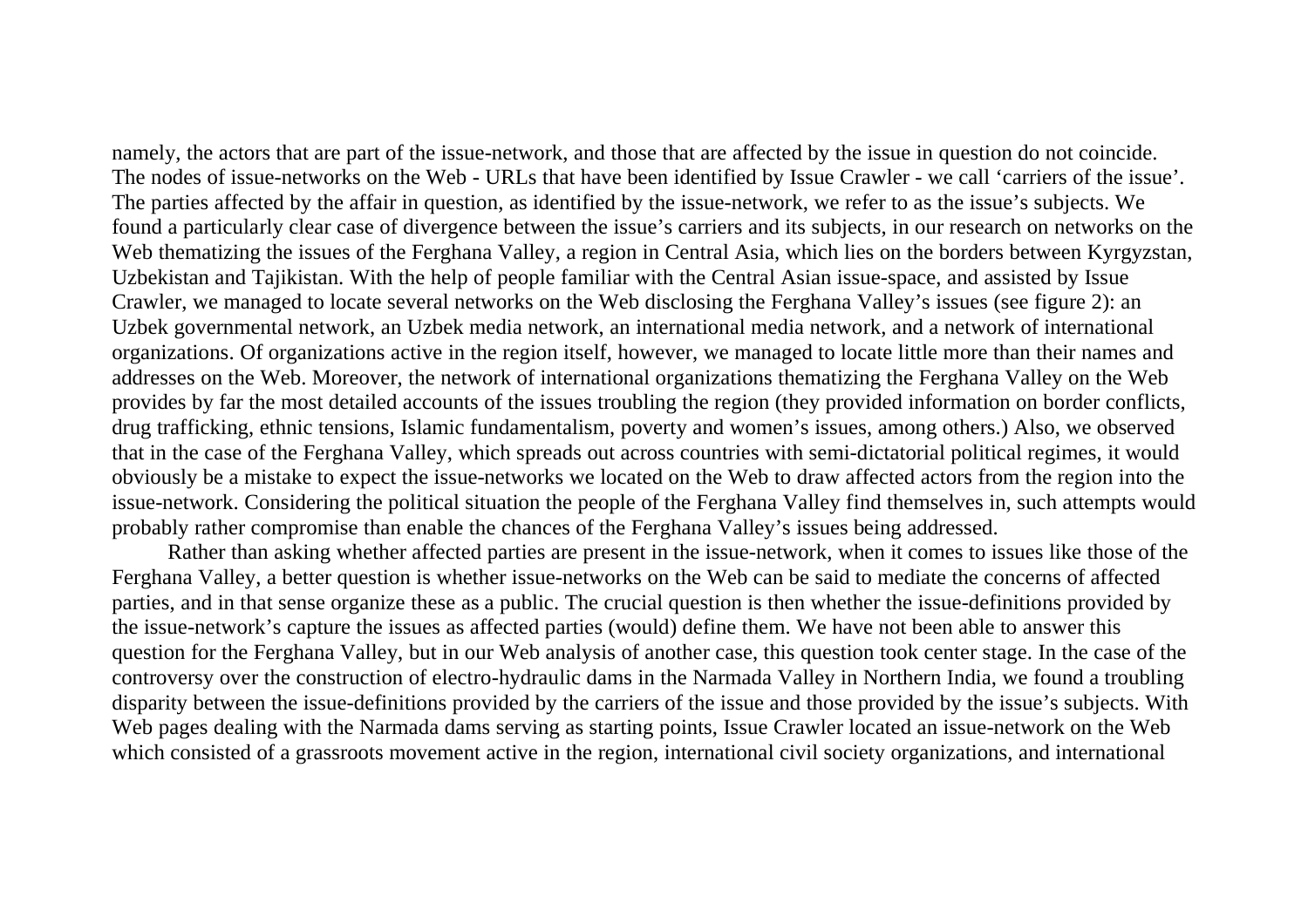

Figure 2. Issues in the Ferghana Valley, Autumn 2001.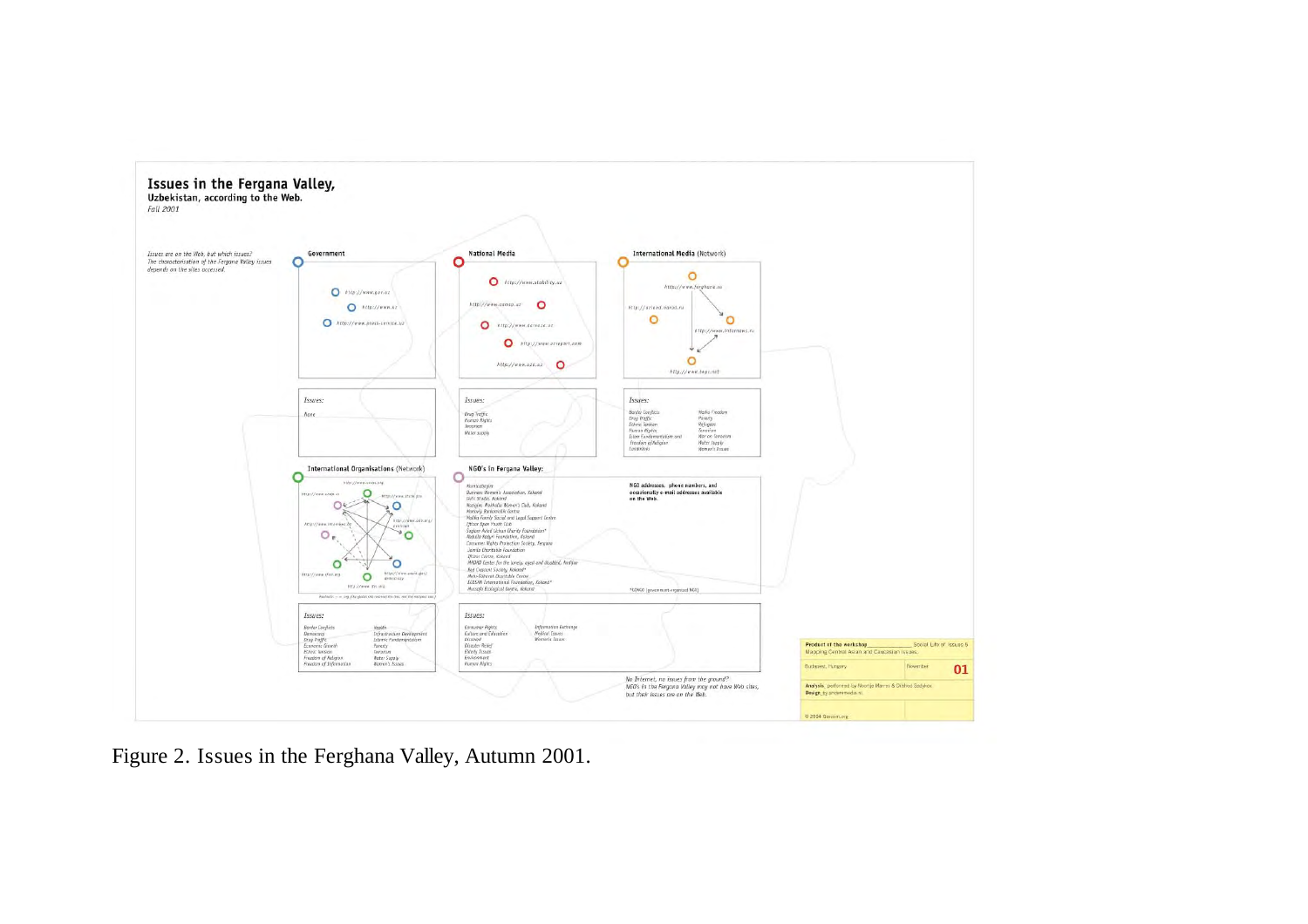institutions, such as the World Commission on Dams, among others (see figure 3). The page of the regional NGO, narmada.org, provides updates on the continuing submergence of villages, and the continuing absence of arrangements for resettlement and compensation for the affected population, going back to at least 2001. The international organizations present in the issue-network, on the other hand, provide information on dams all over the world, and present their mission in decidedly global terms. For instance, the mission statement of the World Commission on Dams says its task is "to review the development effectiveness of large dams and to develop internationally acceptable criteria, guidelines and standards for large dams."<sup>12</sup> In some crucial respects, the issue-definitions of the international issue-carriers and the regional one, we concluded, fail to meet up. Where the latter focus on basic arrangements of resettlement and compensation of affected populations, the former are dedicated to monitoring "development effectiveness." This situation is particularly troubling considering the pivotal role that grassroots protests against the Narmada dams have played in turning "large dams" into an issue of global concern. The protest by Indian NGO's and their diasporic counterparts in the United States, back in 1997, was the single most important occasion for international NGO's and institutions to define large dams as an affair which requires public involvement, if it is to be adressed.<sup>13</sup> However, even if "large dams" can now count on a large public of nongovernmental organizations, UN bodies and other international instances, the issue of resettlement and compensation of affected populations in the Narmada Valley remains largely unaddressed up to this day. Here, one could say, the organization of a global public brought along a redefinition of the issue, which fails to capture the issue definition that sparked this process in the first place. Perhaps it is too soon to tell, but the organization of a public may here have resulted in the desertion of the issue by this public.

 However, it is certainly not the case that the involvement of previously non-implicated actors in the issue, and related shifts in the issue's definition, should necessarily result in the desertion of the issue. In the case of the issue of climate change, we found contrariwise that the broadening of the range of actors involved in the issue-network, beyond an original 'core set,' actually opened up opportunities to bring the issue closer to a settlement. In the spring of 2004, we located a

<sup>12</sup> http://www.dams.org/commission/intro.htm

<sup>&</sup>lt;sup>13</sup> The World Commission on Dams mentioned hereabove, was founded largely in response to that event. Its succesor is the Dams and Development Project of UNEP http://www.unep-dams.org/ For a history of the controversy surrounding the Narmada dams, see S. Randeria, "Glocalization of Law: Environmental Justice, World Bank, and the Cunning State in India," *Current Sociology*, Vol. 15, no. 3/4, Sage Publications, London/Thousand Oaks, May/July, 2003, pp. 305 – 328.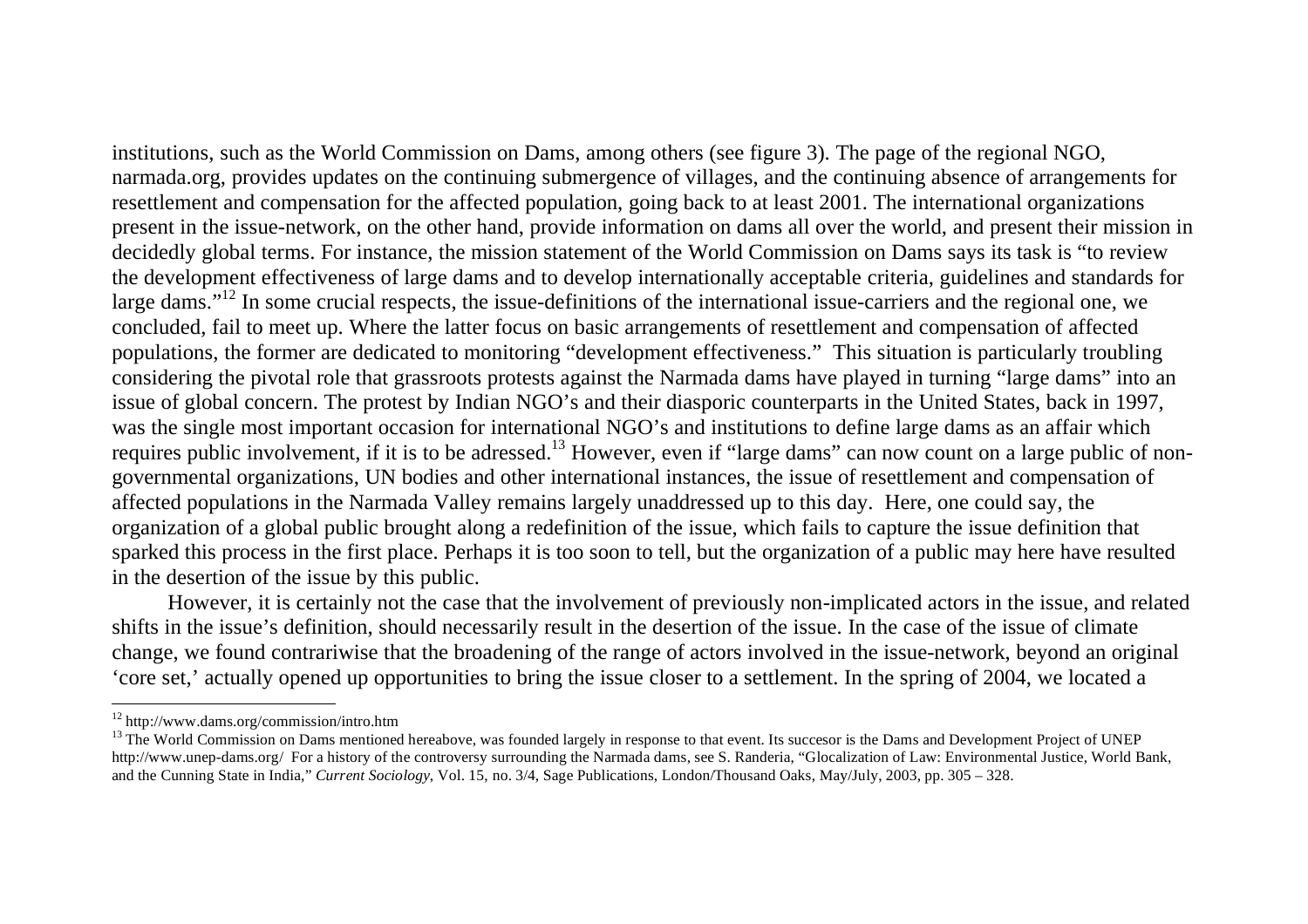



Figure 3. Narmada Dams, January 2004.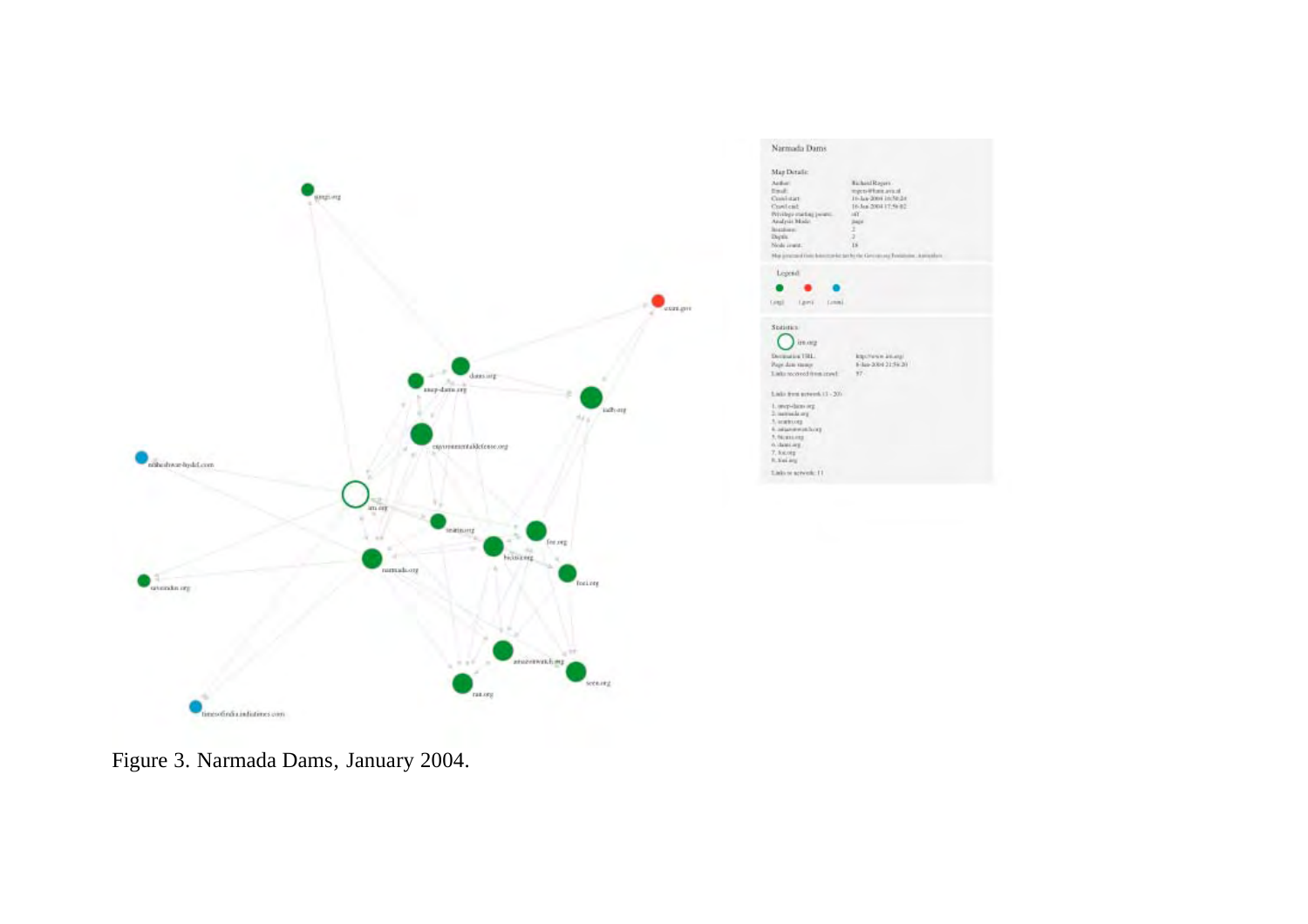

Figure 4. Climate Change at the World Bank, April 2004.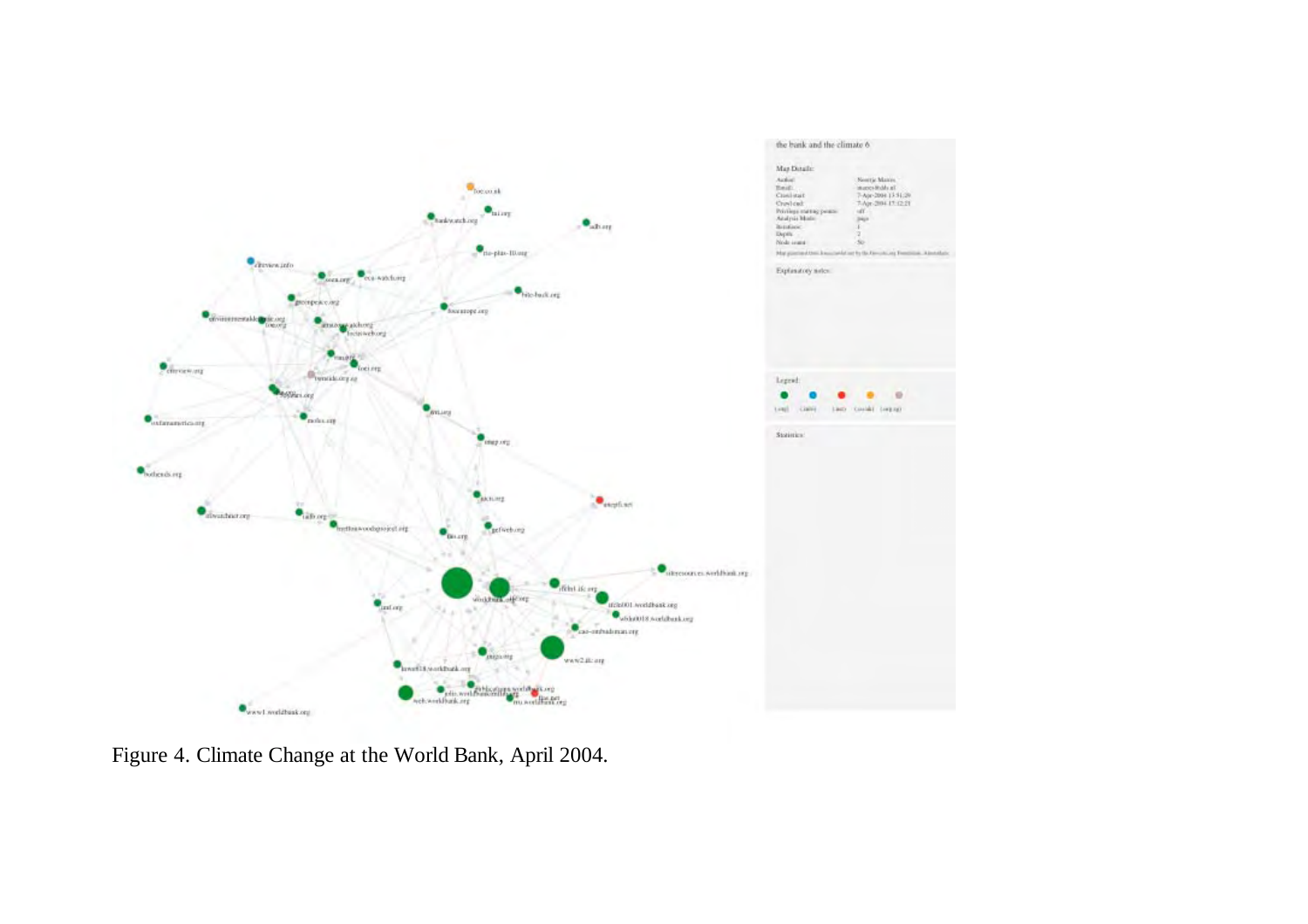climate change network on the Web, in which were present not only long time carriers of this issue, but also actors we hadn't previously encountered in issue-networks on climate change: besides Greenpeace and Friends of the Earth International, the network presented NGO's working on the issue of 'international financial institutions' (IFIs), and such an institution itself, the World Bank (see figure 4). Surfing this network, we observed that the issue of climate change was being inserted in a controversy surrounding the World Bank's policy on the funding of fossil fuel projects in developing countries. Referring to climate change, this network articulated a particular claim: that the World Bank phase out its funding of fossil fuel projects by 2008, and shift its funding to support renewable energy sources. This network definitively presented a shift away from climate change networks we had located on the Web over the previous years. Not only were NGO's working on IFI's drawn into the climate change-network (or the other way around). Climate change, in this network, also was articulated as an issue to be addressed by an international development agency, the World Bank. Climate change, in recent years, was defined most importantly by the Kyoto Protocol (and by criticism of the Protocol), and the UN figured as the principal addressee of the issue. Now the energy policies of an international financial institution was singled out as a key site where the issue's fate may be decided. However, the re-definition of the issue, in this case, certainly has not disabled previous issue definitions, and their publics. As part of the controversy over the energy policy of the World Bank, this institution reconfirmed its commitment to the Kyoto Protocol. And so did the European Commission, we learned from the issue-network on the Web, during a European Council meeting on the above demands made to the World Bank. The insertion of climate change in the controversy over the Bank's energy policy, we could perhaps say, added a new public to those already organized around the issue, and provided an opportunity for actors already implicated in the issue, to reactualize the issue.

# **5. Conclusion**

Many more aspects of issue-networking should be seriously looked at, if we really are to put the Web to use to account for the (dis)organization of issues and their publics, and do justice to the ways in which the fates of issues and publics intertwine. Among others, we should look much more carefully at how the political-geographical locations of issues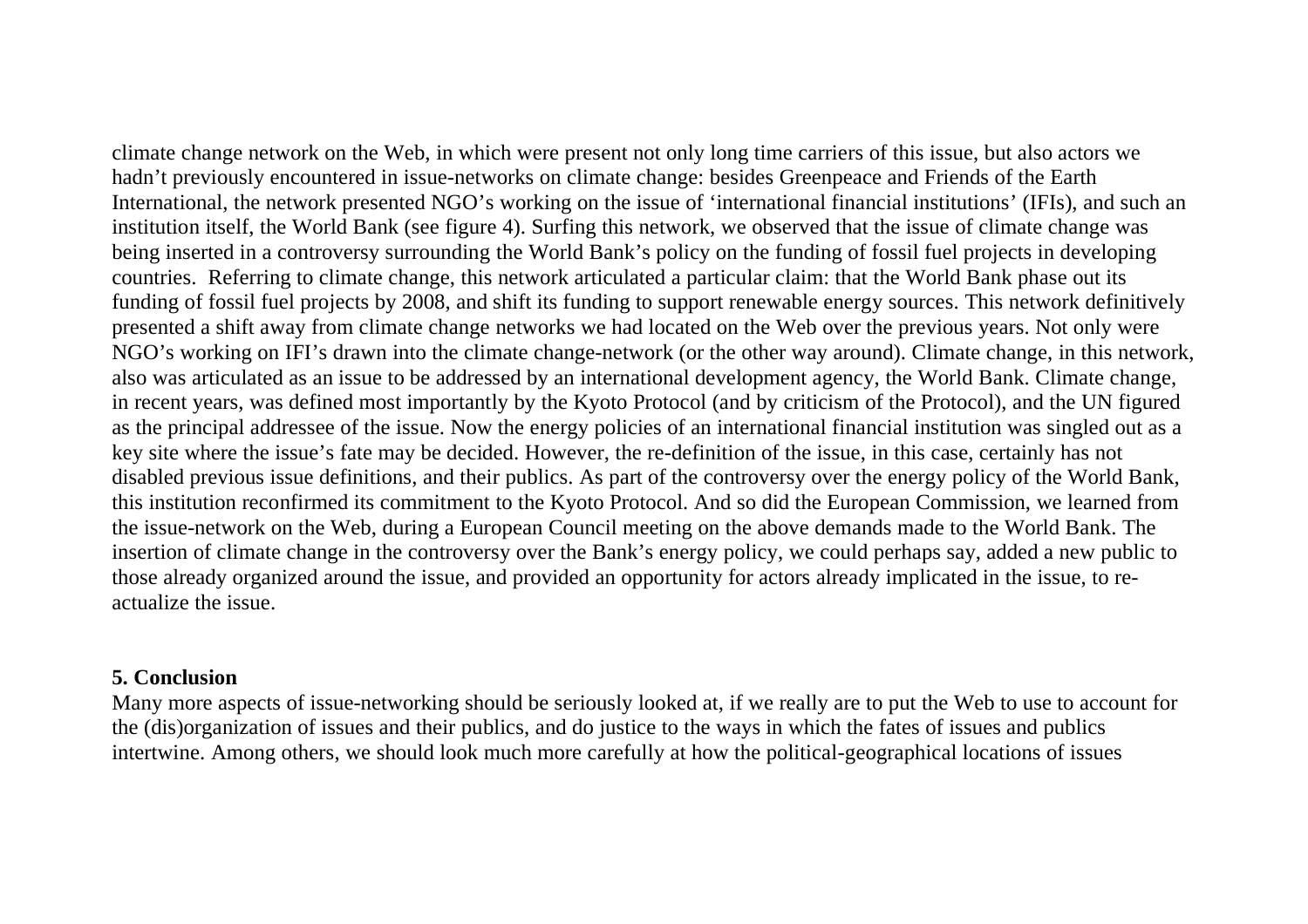constrain their articulation, as well as the organization of a public. In the case of the Ferghana Valley, the issues were most notably being defined by international networks, at a great distance from the sites where the issues being articulated by this network were making themselves felt. This situation severely limits, of course, the possibilities of finding out whether these issue definitions are pertinent. On the other hand, the type of issues that arise in situations in which even the definition of problems proves a dangerous undertaking are likely to be among the ones which most urgently require address, and thus, a public that may attempt to assure this. Also, we should spend much more time looking into the enabling and disabling effects of various framings of an issue for the organization of its public, and for the possibility of its being addressed. For example, the framing of an issue in terms of 'development,' as happened in the case of the Narmada dams, but also in that of climate change, may have far-reaching consequences for the type of public that gets organized around the issue. It may have consequences, for instance, for the ways in which actors in the West and actors in the non-West may relate to one another in their capacity of members in these issues' publics. Here too, the danger is that organisations from the West end up defining the issues *for* people from the non-West. Lastly, there is the enormous question of how issue-networking and the organization of publics around the issue contributes or not to the issue being addressed at all. This question we have barely begun to inquire into.

But we have come some way. Looking for 'public debate' on the Web, we found 'issue-networks.' On the Web, we catch glimpses of the net-work of formatting issues and organizing actors that must be performed before something like a public may become involved in an issue, be it in the mode of debate, protest, or yet another way. Secondly, we no longer have to approach issue-networking as an activity that is inevitably pursued in the absence of 'the public.' We may give issue-networks credit, but also hold them accountable, for the ways in which they organize and fail to organize an issue's public. We may do so by following the configuration and re-configuration of issue-networks in the widely accessible medium of the Web. First, these networks can be queried for the extent to which they involve affected actors in the articulation of the issue. Secondly, we may determine to what degree the network's issue-definitions capture the ways in which actors are affected by it. And lastly, we can ask whether the articulation of the issue, and the organization of a public in the issue-network contribute to the issue being addressed. As the above discussion of our Web findings make clear, we frequently observe the failure of issue-networks to organize a public for the issue that they have adopted. However, some of